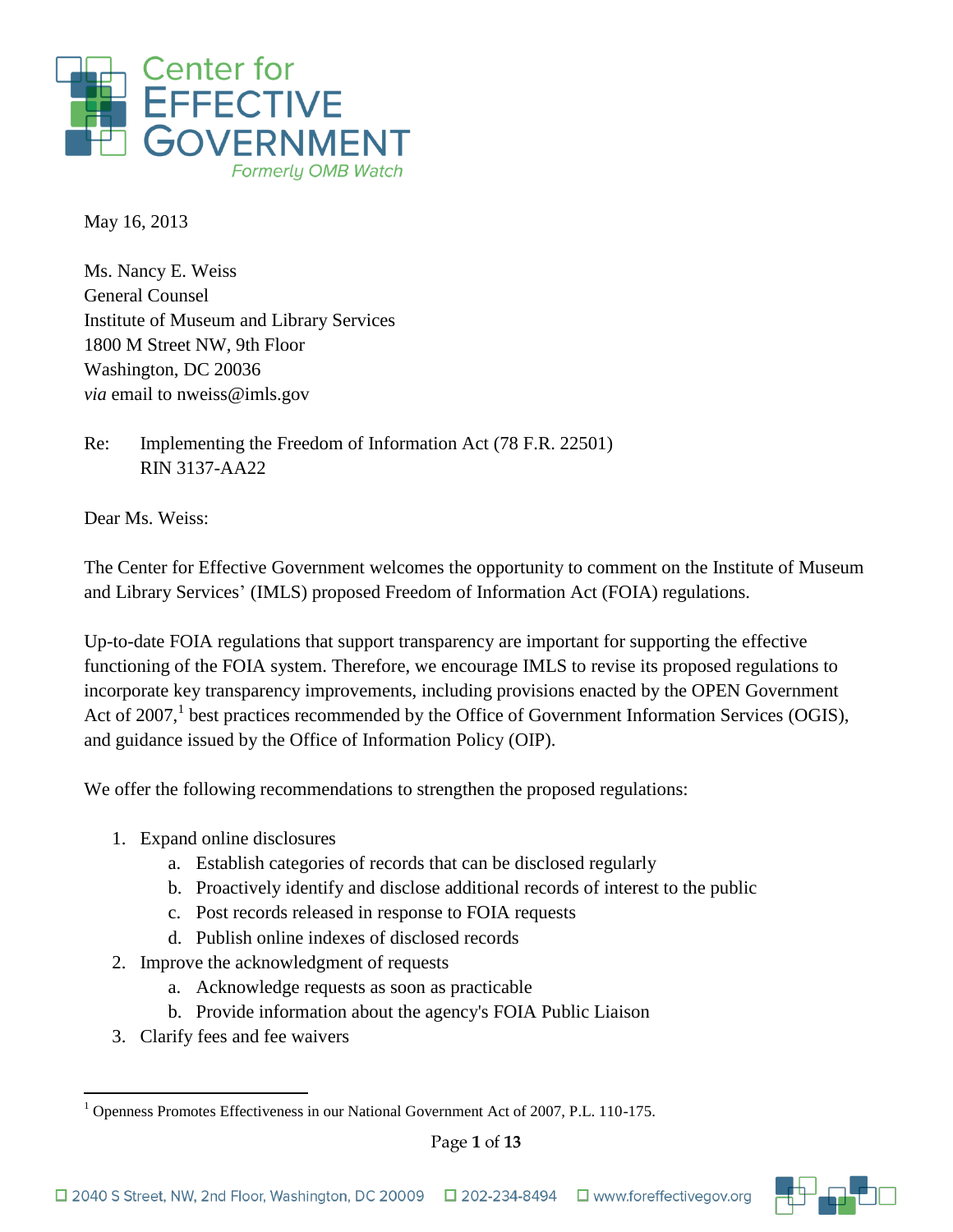- a. Maintain a database of waivers granted by the agency to consult for future waiver requests
- b. Adopt a reasonable threshold for minimum fee charges
- 4. Improve communication with the requester
	- a. Seek clarification as necessary
	- b. Provide estimated time to complete the request and opportunities to reformulate
	- c. Inform requesters of status updates
	- d. Communicate with requesters by email where appropriate
	- e. Use plain language in all communications with requesters
	- f. Notify requesters when requests are referred
- 5. Apply the presumption of openness
- 6. Notify requesters of their right to seek assistance from the agency's FOIA Public Liaison
- 7. Improve administrative appeals
	- a. Provide adequate time limits for requesters to submit appeals
	- b. Provide a website and/or email address for submitting appeals
	- c. Notify requesters of dispute resolution services in appeal determinations
- 8. Provide information about dispute resolution services

## **1. Expand online disclosures**

We encourage IMLS to strengthen its proposed regulations to more fully embrace the use of online disclosure for public information under FOIA.

Expanding online disclosure is an important method to efficiently maximize IMLS's transparency. Posting information online maximizes the impact of the agency's FOIA efforts by allowing the public to access and use the information disclosed. For instance, millions more Americans visit government websites to seek information than file FOIA requests.<sup>2</sup> Whenever possible, IMLS should make information available to the public without requiring requesters to navigate the administrative process of the FOIA.

Additionally, online disclosure can save agency resources by reducing duplicative requests. For example, after the Department of Agriculture posted online a searchable database of 50,164 animal care inspection reports for 2006-1008, the number of incoming FOIA requests dropped by nearly 35 percent<sup>3</sup>.

President Obama's FOIA memorandum<sup>4</sup> and Attorney General Holder's FOIA guidelines<sup>5</sup> have also emphasized the importance of posting information online. Therefore, IMLS should proactively disclose

<sup>1</sup> <sup>2</sup> See Center for Effective Government, "Fixes Early in FOIA Process Offer Greatest Potential for Impact, " May 7, 2013, *available at* [http://www.foreffectivegov.org/fixes-early-foia-process-offer-greatest-potential-impact.](http://www.foreffectivegov.org/fixes-early-foia-process-offer-greatest-potential-impact)

<sup>&</sup>lt;sup>3</sup> Office of Government Information Services. FOIA Requirements, Best Practices, and OGIS Recommendations available at [https://ogis.archives.gov/Assets/Best+Practices+Chart+Agencies.pdf.](https://ogis.archives.gov/Assets/Best+Practices+Chart+Agencies.pdf)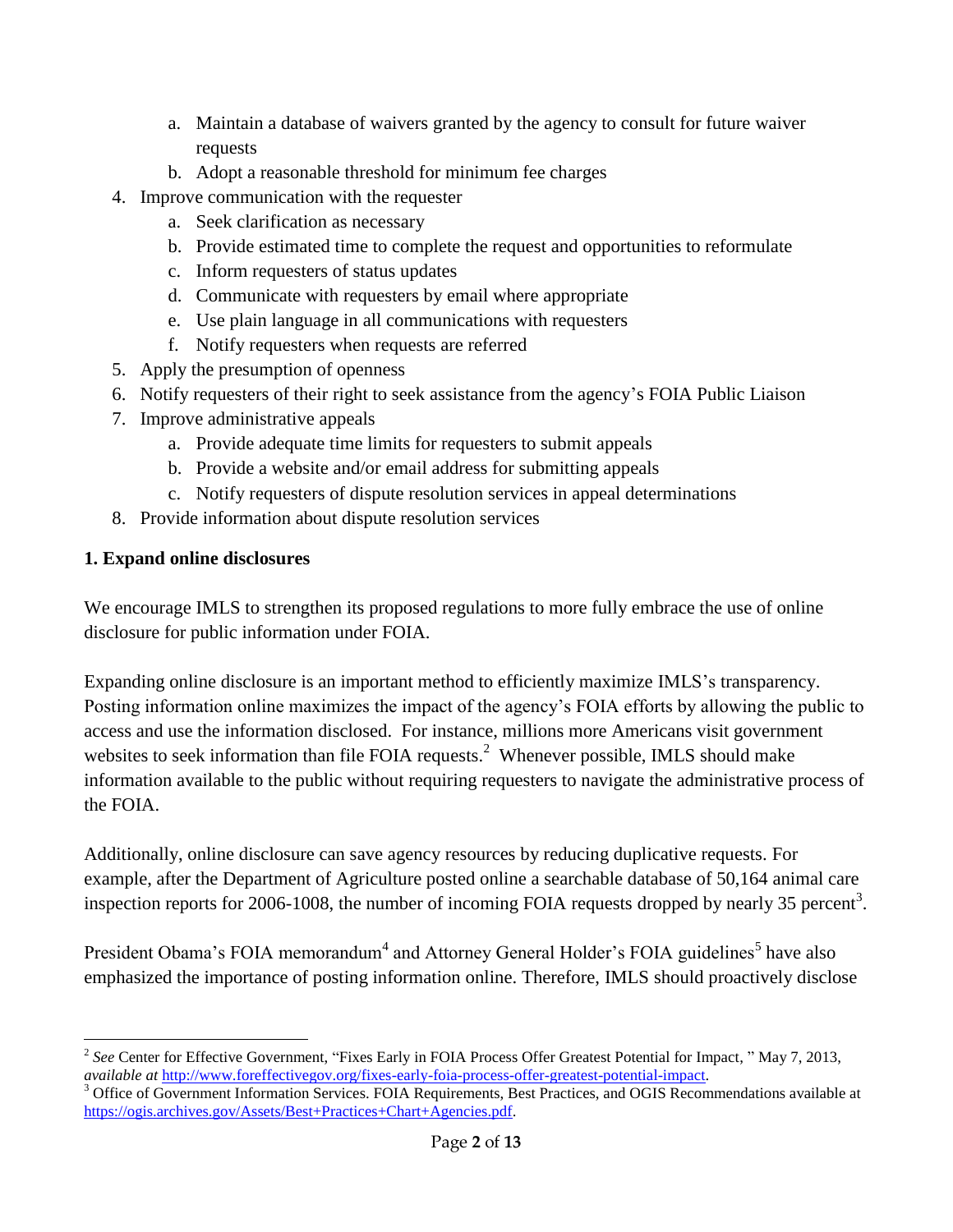information to the greatest extent possible and include provisions within its regulations outlining the agency's responsibilities in this area.

## *a. Establish categories of records that can be disclosed regularly*

IMLS should adopt a policy to "establish categories of records that can be disclosed regularly," as recommended by the Office of Government Information Services (OGIS).<sup>6</sup> Establishing such categories of records would ensure that IMLS routinely makes key information available to the public without the need to file a FOIA request.

**Recommendation:** Revise the proposed regulations at § 1184.2(b) to add, "IMLS will establish categories of records that can be disclosed regularly and will routinely post them on its Web site."

**Implementation suggestion:** When establishing those categories, IMLS should consult with stakeholders, including the open government community, to identify categories of records that would be useful to disclose – in particular, categories of records that shed light on core agency operations. 7

# *b. Proactively identify and disclose additional records of interest to the public*

1

IMLS should adopt a policy to proactively identify records of interest to the public and to post such records online.<sup>8</sup> IMLS has a public service obligation to promptly disclose matters that would be of public interest, without waiting for a FOIA request.<sup>9</sup>

**Recommendation**: Revise the proposed regulations at § 1184.2(b) to add, "IMLS will proactively identify and disclose additional records of interest to the public."

<sup>4</sup> Barack Obama, Presidential Memorandum, "Freedom of Information Act," The White House, Jan. 21, 2009, *available at* [http://www.whitehouse.gov/the\\_press\\_office/FreedomofInformationAct](http://www.whitehouse.gov/the_press_office/FreedomofInformationAct) ("[A]gencies should take affirmative steps to make information public").

<sup>5</sup> Eric Holder, "The Freedom of Information Act (FOIA)," Office of the Attorney General, March 19, 2009, *available at*  <http://www.justice.gov/ag/foia-memo-march2009.pdf> ("[A]gencies should readily and systematically post information online in advance of any public request").

<sup>6</sup> Office of Government Information Services, "FOIA Requirements, Agency Best Practices, and OGIS Recommendations," *available at* [https://ogis.archives.gov/Assets/Best+Practices+Chart+Agencies.pdf.](https://ogis.archives.gov/Assets/Best+Practices+Chart+Agencies.pdf)

<sup>7</sup> The open government community has identified several types of information that agencies should regularly post online; *see* [http://www.foreffectivegov.org/files/info/open-gov-min-standards-final.pdf.](http://www.foreffectivegov.org/files/info/open-gov-min-standards-final.pdf) 

<sup>8</sup> *See* 43 C.F.R. § 2.67; C.F.R. § 9301.4. *Cf.* Justice Department, "Freedom of Information Act Regulations," proposed rule, March 21, 2011, 76 F.R. 15236 ("Each component is responsible for determining which of its records are required to be made publicly available, as well as identifying additional records of interest to the public that are appropriate for public disclosure, and for posting such records.").

<sup>9</sup> Barack Obama, Presidential Memorandum, "Freedom of Information Act," The White House, Jan. 21, 2009, *available at* [http://www.whitehouse.gov/the\\_press\\_office/FreedomofInformationAct](http://www.whitehouse.gov/the_press_office/FreedomofInformationAct) ("[Agencies] should not wait for specific requests from the public. All agencies should use modern technology to inform citizens about what is known and done by their Government. ")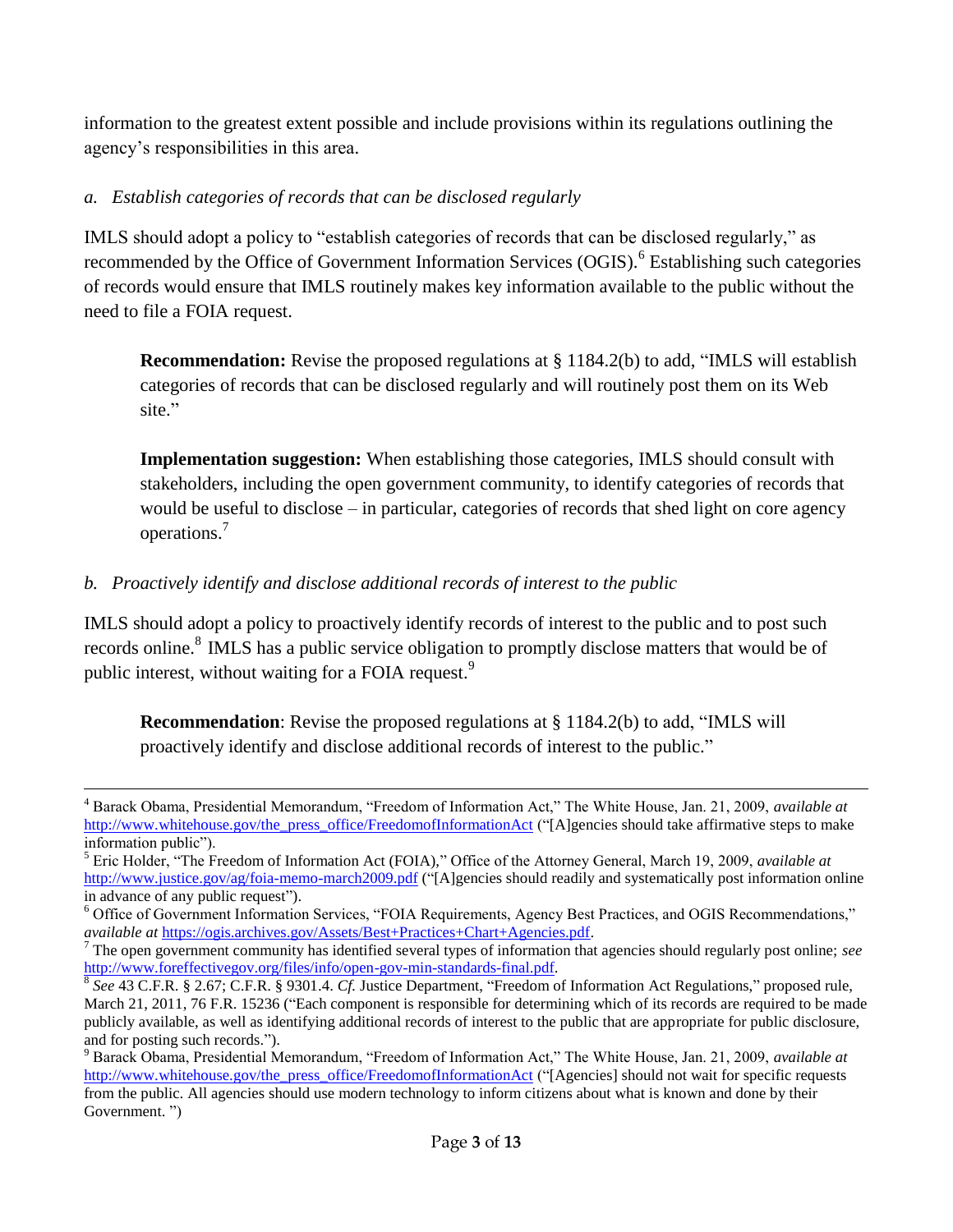#### *c. Post records released in response to FOIA requests*

IMLS should adopt a policy to post online all records released in response to FOIA requests. The records released under FOIA are an ongoing category of information that some public stakeholders have expressed interest in having disclosed.

The E-FOIA Act of 1996 mandated agencies to post online any information that has been released in response to a FOIA request and is "likely to become the subject of subsequent requests."<sup>10</sup> More recently, some agencies have adopted the best practice of posting *all* released records, which makes more information available to the public and eliminates the need for the agency to evaluate each request to determine whether it is likely to become the subject of subsequent requests. The Air Force<sup>11</sup> and the Office of the Secretary of Defense and Joint Staff have adopted this policy.<sup>12</sup> Additionally, the multiagency portal, FOIAonline,<sup>13</sup> offers the functionality for agencies to post released records.

**Recommendation**: Revise the proposed regulations at § 1184.2(b) to add, "IMLS will post all records released in response to FOIA requests in a searchable format on the agency website."

**Implementation suggestion:** To protect privacy, IMLS could exclude first-person requests for personal information, such as those made jointly under the Privacy Act.<sup>14</sup>

## *d. Publish online indexes of disclosed records*

IMLS should adopt a policy to publish online its indexes of disclosed records. The E-FOIA Act required agencies to publish indexes of records that agencies have made available for public inspection.<sup>15</sup> The most effective way to publish such indexes is on the agency website. For example, the National Archives and Records Administration (NARA) has adopted this policy.<sup>16</sup>

<sup>15</sup> Electronic Freedom of Information Act Amendments of 1996, P.L. 104-231, at Sec. 4; 5 U.S.C. § 552(a)(2)(E).

 $\overline{a}$ <sup>10</sup> Electronic Freedom of Information Act Amendments of 1996, P.L. 104-231, at Sec. 4; 5 U.S.C. § 552(a)(2)(D).

<sup>&</sup>lt;sup>11</sup> Air Force Manual, "Freedom of Information Act Program," sec. C2.1.2.4.3.1, Oct. 21, 2010, *available at* <http://www.foia.af.mil/shared/media/document/AFD-070702-060.pdf> ("The FOIA RSC will consider any requested record that has been previously partially or fully released as a frequently requested record … and make it publicly available electronically ... FOIA managers will ensure that there is no personally identifiable information (PII) posted to the e-Reading Room even if it is fully released, i.e., first or third party request").

<sup>&</sup>lt;sup>12</sup> U.S. Government Accountability Office, "Freedom of Information Act: Additional Actions Can Strengthen Agency Efforts to Improve Management," GAO-12-828, July 31, 2012, pp. 24-25.

<sup>13</sup> [http://foiaonline.regulations.gov/.](http://foiaonline.regulations.gov/)

<sup>&</sup>lt;sup>14</sup> 5 U.S.C. § 552a. *Cf.* 5 U.S.C. § 552(a)(2) ("To the extent required to prevent a clearly unwarranted invasion of personal privacy, an agency may delete identifying details when it makes available or publishes … copies of records referred to in subparagraph (D)").

 $^{16}$  36 C.F.R. § 1250.12 ("NARA makes available for public inspection and copying the following materials described in subsection (a)(2) of the FOIA: … An index, updated quarterly, to these materials. … Any of this material that was created after October 31, 1996, will also be placed on NARA's web site at

http://www.archives.gov/research\_room/foia\_reading\_room/foia\_reading\_room.html").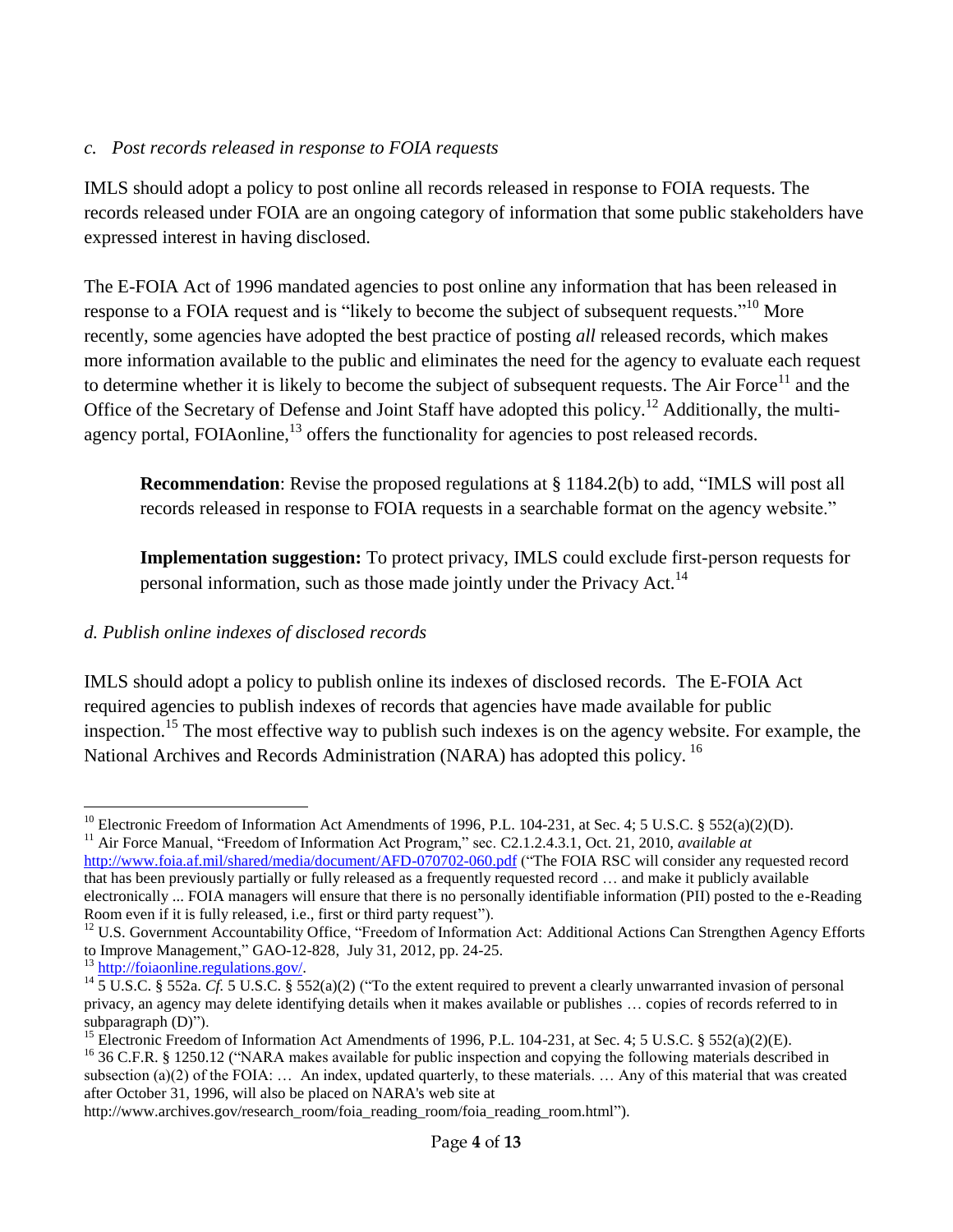**Recommendation**: Revise the proposed regulations at § 1184.2(b) to add, "IMLS will publish on the IMLS's Web site current indexes of information made available for public inspection under 5 U.S.C. 552(a)(2) of the FOIA."

## **2. Improve the acknowledgment of requests**

## *a. Acknowledge requests as soon as practicable*

IMLS should adopt a policy that the agency will acknowledge all requests as soon as practicable. Promptly acknowledging requests assures requesters that their request has been properly received. In addition, acknowledgement letters can provide requesters with important information, such as the tracking number for their request and contact information for questions on processing. For instance, the Consumer Financial Protection Bureau (CFPB) FOIA regulations specify that the agency will send an acknowledgement within ten days of receipt.<sup>17</sup>

**Recommendation:** Revise the proposed regulations at § 1184.5(a) to add, "IMLS will provide an acknowledgment letter to each requester as soon as possible."

**Implementation suggestion:** IMLS should provide an automated acknowledgment when possible (e.g., for requests received through the agency website or by email). Several agencies have adopted this practice, including the State Department, General Services Administration  $(GSA)^{18}$ , and the Office of Inspector General at the Department of the Interior<sup>19</sup>.

# *b. Provide information about the agency's FOIA Public Liaison*

IMLS should adopt a policy to notify requesters of the availability of its FOIA Public Liaison when acknowledging requests.

In the OPEN Government Act, Congress directed each agency to "make available its FOIA Public Liaison, who shall assist in the resolution of any disputes between the requester and the agency."<sup>20</sup> Making the FOIA Public Liaison easily available to requesters can help address questions or misunderstandings which might otherwise lead to disputes.

 $\overline{a}$ <sup>17</sup> 12 C.F.R. § 1070.18

<sup>&</sup>lt;sup>18</sup> U.S. General Services Administration, "FOIA Review and Plan in Response to Executive Order 13392, " Nov. 1, 2006, p. 4, *available at* [http://www.gsa.gov/graphics/staffoffices/GSA\\_FOIA\\_Review\\_and\\_Plan\\_v3.doc.](http://www.gsa.gov/graphics/staffoffices/GSA_FOIA_Review_and_Plan_v3.doc)

<sup>19</sup> Department of the Interior Office of Inspector General, "Processing a FOIA Request," March 25, 2013, *available at*  [http://www.doi.gov/oig/foia/Processing-a-FOIA-Request.cfm.](http://www.doi.gov/oig/foia/Processing-a-FOIA-Request.cfm)

 $^{20}$  P. L. 110-175, at Sec. 6; 5 U.S.C. § 552(a)(6)(B)(ii) ("To aid the requester, each agency shall make available its FOIA Public Liaison, who shall assist in the resolution of any disputes between the requester and the agency."); *also see* 5 U.S.C. § 552(l).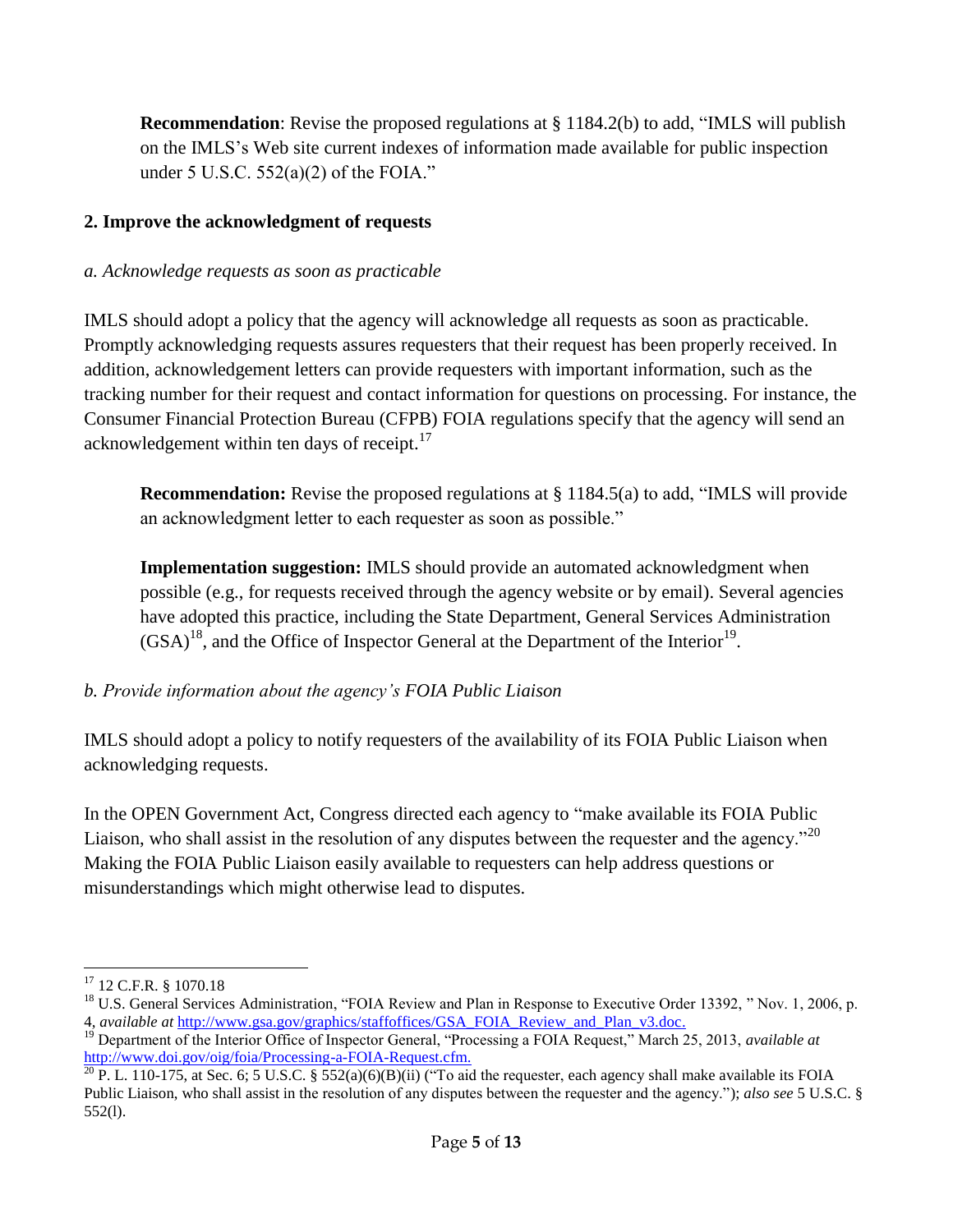**Recommendation**: Revise the proposed regulations at § 1184.5(a) to add, "IMLS will provide contact information of the FOIA Public Liaison in the initial acknowledgment letter to the FOIA requester."

# **3. Clarify fees and fee waivers**

# *a. Maintain a database of waivers granted by the agency to consult for future waiver requests*

IMLS should maintain a database of fee waivers that it has granted to requesters. Many requesters have expressed frustration with the complicated fee provisions of the FOIA. In particular, attaining fee waivers has been difficult for eligible requesters. Agency adjudication of fee waiver requests – even where the same requester has previously been granted a fee waiver – can be lengthy, complex, and result in different outcomes at different times.

Maintaining a database of fee waivers would allow IMLS to mitigate these difficulties by consulting the database when considering future waiver requests and treating requesters previously granted a waiver with a presumption of eligibility in future waiver requests.

**Recommendation**: Revise the proposed regulations at § 1184.7(e) to add, "To streamline the fee waiver process, IMLS will maintain a database of fee waivers granted by the agency and will consult the database when reviewing future requests for fee waivers, with a presumption that requesters previously granted waivers will be eligible for future waivers."

**Implementation suggestion:** When established, IMLS should make its database of fee waivers available for other agencies to consult. I available, IMLS should consult similar databases of other agencies when processing a request for a fee waiver.

# *b. Adopt a reasonable threshold for minimum fee charges*

IMLS should revise the proposed regulations to provide that it will not charge a fee if the total fee is \$50 or less. Recouping charges for producing small FOIA requests is uneconomical and may contribute to processing delays. Conversely, not charging a fee if processing the request costs the agency less than \$50 would streamline FOIA processing.

The Department of the Interior will not charge the requester if the fee would be less than \$50.<sup>21</sup>

**Recommendation**: Revise the proposed regulations at § 1184.7(f) to add, "IMLS will not charge a fee if the fee for processing the request would be less than \$50."

 $\overline{a}$  $^{21}$  43 C.F.R. § 2.49 (a)(1)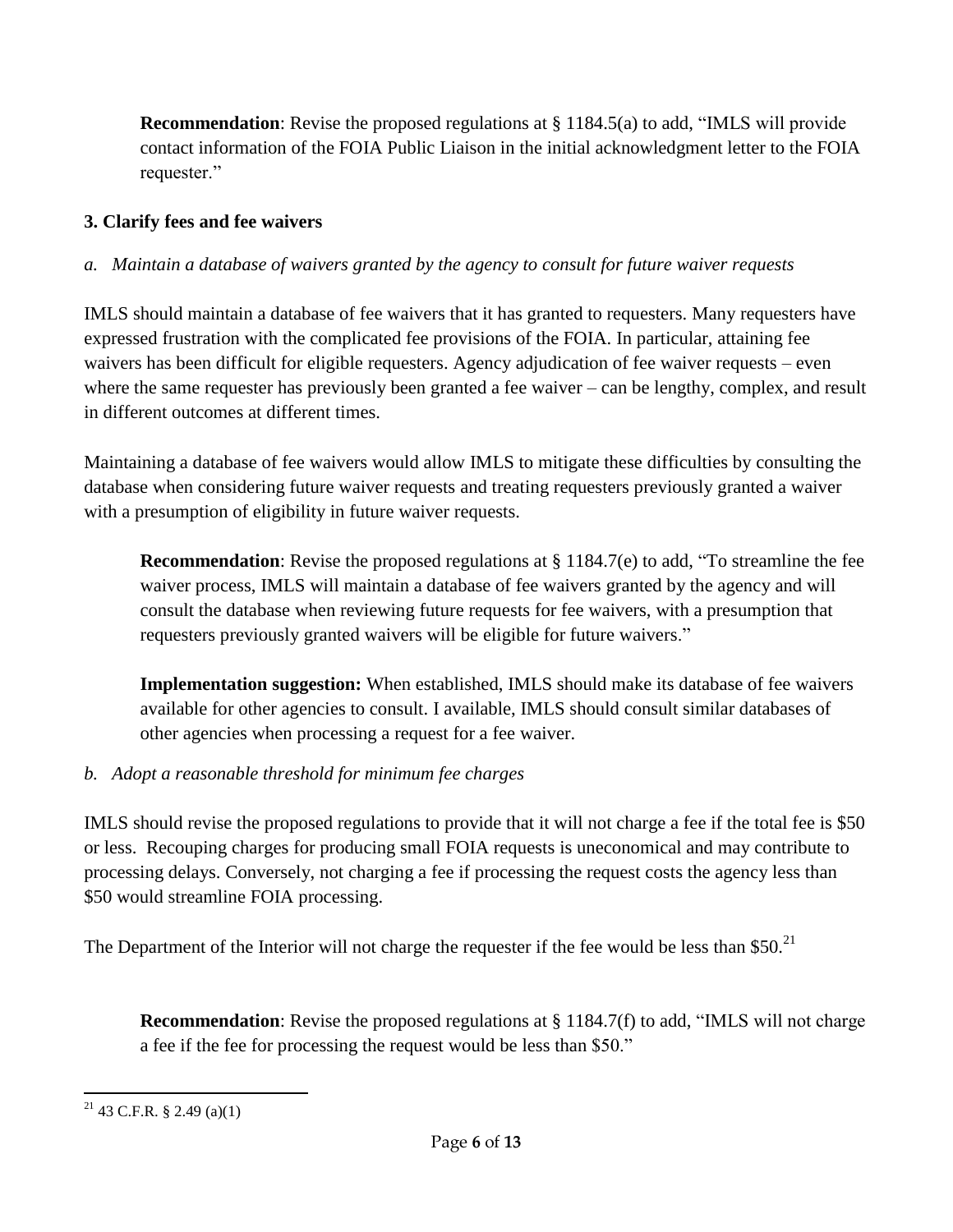### **4. Improve communication with the requester**

#### *a. Seek clarification as necessary*

IMLS should adopt a policy that the agency will contact the requester to seek clarification if the agency is unclear as to the scope of the request. An agency's interpretation of the particular scope of a FOIA request, and its determinations regarding exactly which information falls within it, are vitally important aspects of FOIA administration. In order to make sure that IMLS does not unduly limit the records found responsive to FOIA requests, the agency should make sure that it carefully reads and fairly interprets the terms of the FOIA requests that it receives and contacts the requester for clarification if needed. Doing so can avoid disputes.

For example, at the Nuclear Regulatory Commission (NRC), FOIA officers are instructed to "make every effort to clarify the scope of the request before forwarding the request to the office FOIA coordinators<sup>"22</sup>

**Recommendation**: Revise the proposed regulations at § 1184.5 to add, "If there is any uncertainty, IMLS will attempt to communicate with the requester to clarify the scope of his or her FOIA request."

## *b. Provide estimated time to complete the request and opportunities to reformulate*

IMLS should adopt a policy that the agency, as soon as practicable, will notify requesters of the estimated time to complete the request and to which track the agency has assigned the request, if applicable, and provide requesters with the opportunity to reformulate the request if they so choose.

In the OPEN Government Act, Congress directed agencies to provide requesters with an estimated date of completion for processing the request.<sup>23</sup> IMLS should communicate that estimate to requesters as early as possible. In addition, IMLS should notify requesters that, if they would prefer to complete processing sooner, they may be able to shorten the time necessary to complete the request by amending their request to limit the scope.

Several agencies have adopted this practice: the Nuclear Regulatory Commission, $^{24}$  Environmental Protection Agency, <sup>25</sup> and Occupational Safety and Health Review Commission.<sup>26</sup>

<sup>1</sup> <sup>22</sup> Nuclear Regulatory Commission FOIA/Privacy Team guidance, *available at* [http://pbadupws.nrc.gov/docs/ML0932/ML093230619.pdf.](http://pbadupws.nrc.gov/docs/ML0932/ML093230619.pdf)

 $\frac{23 \text{ P. L. 110-175, at Sec. 7; 5 U.S.C. } $552(a)(7)(B)$  ("Each agency shall ... establish a telephone line or Internet service that provides information about the status of a request to the person making the request using the assigned tracking number, including … an estimated date on which the agency will complete action on the request.").  $^{24}$  10 C.F.R. § 9.25(c).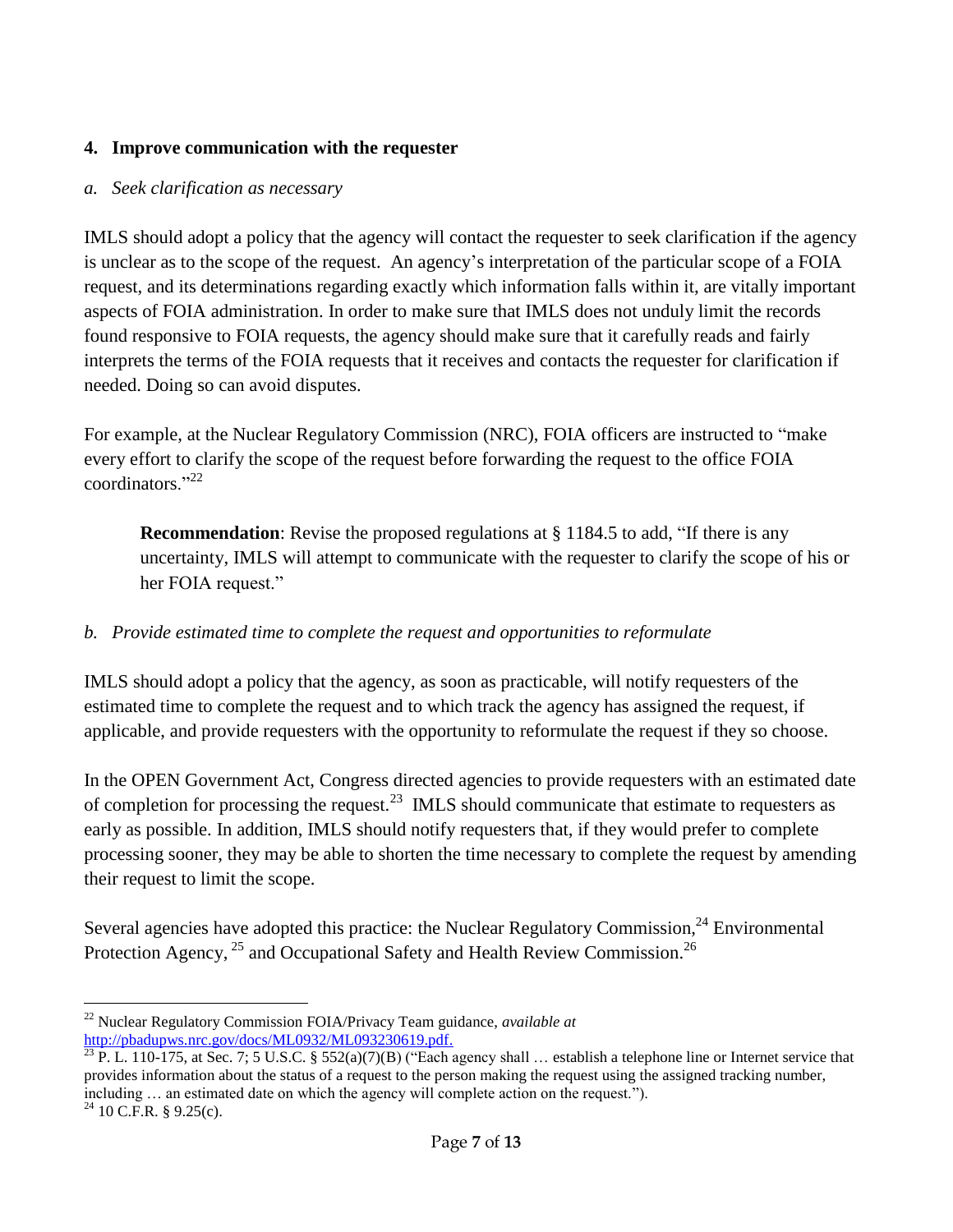**Recommendation**: Revise the proposed regulations at § 1184.5 to add, "IMLS will provide the requester with an estimate of how long the request is likely to take to process and give the requester an opportunity to reformulate the request, at the requester's option."

#### *c. Inform requesters of status updates*

IMLS should take advantage of technology in order to provide automated updates on the status of FOIA requests on the agency's website. Automated status updates can reduce the time consumed by communicating such basic information to requestors and allow FOIA personnel to spend more time processing requests.

Agencies implementing this practice include the General Services Administration,<sup>27</sup> Department of the Interior,<sup>28</sup> Federal Labor Relations Authority (FLRA),<sup>29</sup> and Federal Housing Finance Agency (FHFA).<sup>30</sup> Those who file their FOIA requests with the FLRA can use FOIAonline to track the status of their requests.<sup>31</sup> Several agencies, such as FHFA, provide tracking systems on their own websites. The information provided to the requester through these tracking systems usually includes important information on the status of requests. $^{32}$ 

**Recommendation**: Revise the proposed regulations at § 1184.5 to add, "IMLS will provide automated updates on the status of FOIA requests on the agency's website."

1

<sup>&</sup>lt;sup>25</sup> 40 C.F.R. § 2.104(c) ("The Agency will advise you of the processing track in which your request has been placed and of the limits of the different processing tracks…If your request is placed in a slower track, the Agency will contact you either by telephone or by letter").

 $^{26}$  29 C.F.R § 2201.6(d)(3).

<sup>&</sup>lt;sup>27</sup> GSA, 2013 Chief FOIA Officer Report, March 2013, Page 8, ("GSA FOIA website allows users to track and obtain the status of their FOIA requests. The system in place is not currently designed with real time status information, but GSA is considering ways to improve such information"), *available at* [http://www.gsa.gov/portal/getMediaData?mediaId=166295.](http://www.gsa.gov/portal/getMediaData?mediaId=166295)

<sup>&</sup>lt;sup>28</sup> Department of Interior, 2013 Chief FOIA Officer Report. March 2013. Page 10 ("FOIA requesters can now retrieve personalized results, using their FOIA tracking number, in real time. The results include the request date, receipt date, processing track, request status, and fee category"), *available at* [http://www.doi.gov/foia/upload/2013-DOI-CFO-](http://www.doi.gov/foia/upload/2013-DOI-CFO-Report_posted.pdf)[Report\\_posted.pdf.](http://www.doi.gov/foia/upload/2013-DOI-CFO-Report_posted.pdf)

<sup>&</sup>lt;sup>29</sup> Federal Labor Relations Authority, 2013 Chief FOIA Officer Report. March 2013. Page 5 ("Using FOIAonline, a requester can determine: (1) if the request has been submitted; (2) if the request is being evaluated to determine whether it is perfected; (3) if the request has been assigned; (4) if the request is being processed; and (5) if the request is closed"), *available at*  [http://www.flra.gov/webfm\\_send//687.](http://www.flra.gov/webfm_send/687)

 $30$  Federal Housing Finance Agency, 2013 Chief FOIA Officer Report. March 11, 2013. Page 8 ("The information provided to the requester through the tracking system is as follows: Received date, Assigned, Perfected, On hold for information/clarification, Request for documents sent, Closed, Fees due"), *available at*  [http://www.fhfa.gov/webfiles/25017/Final%20FHFA%202013%20Chief%20FOIA%20Officers%20Report.pdf.](http://www.fhfa.gov/webfiles/25017/Final%20FHFA%202013%20Chief%20FOIA%20Officers%20Report.pdf)

<sup>&</sup>lt;sup>31</sup> Federal Labor Relations Authority, 2013 Chief FOIA Officer Report. March 2013. Page 5.

<sup>&</sup>lt;sup>32</sup> Federal Housing Finance Agency, 2013 Chief FOIA Officer Report. March 11, 2013. Page 8.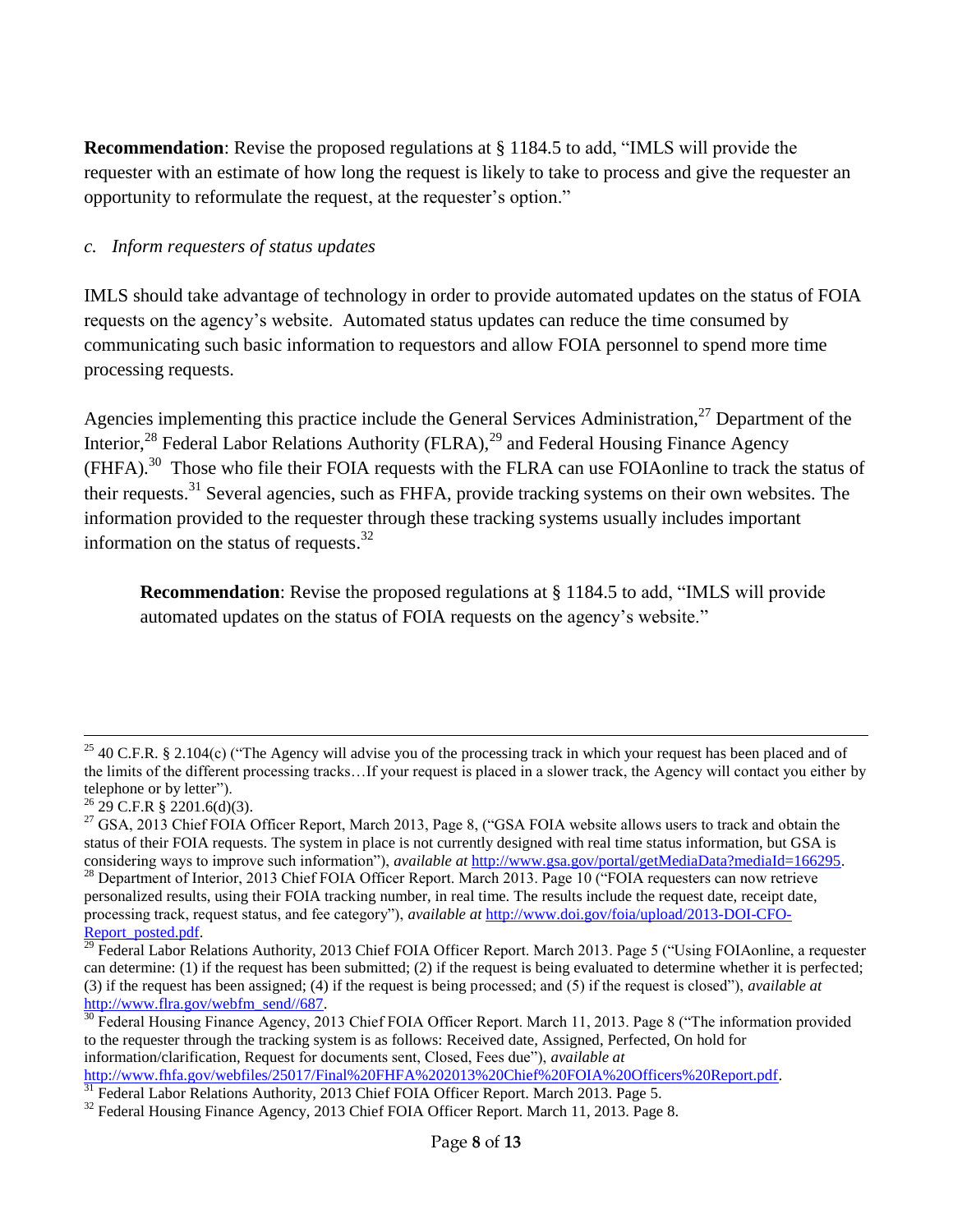## *d. Communicate with requesters by email where appropriate*

IMLS should adopt a policy that it will communicate with requesters by email where appropriate. Digital communications is changing the way government connects with citizens. IMLS should take advantage of the information technology to deliver fast and effective communications with the public. Email communication can also result in significant cost savings for the agency.

The latest Chief FOIA Officer Report at the United States Trade Representative (USTR) emphasized that the agency generally transmits FOIA responses via email.<sup>33</sup>

**Recommendation**: Revise the proposed regulations at § 1184.2 to add, "IMLS will generally communicate with the requester by email, unless he or she specifies otherwise."

# *e. Use plain language in all communications with requesters*

IMLS should adopt a policy that all written communications with requesters will use plain language.

Citizens deserve clear communications from the government. All IMLS communications with the requesters should be easy to read, understand, and use.

The Plain Writing Act of 2010 directs agencies to use "writing that is clear, concise, well-organized, and follows other best practices appropriate to the subject or field and intended audience."<sup>34</sup>

**Recommendation**: Revise the proposed regulations at § 1184.2 to "IMLS will use plain language in all communications with requesters."

# *f. Notify requesters when requests are referred*

IMLS should adopt a policy that it will notify requesters when it refers requests to another agency.

When searching for records requested under FOIA, it is not uncommon for an agency to locate a responsive document that originated outside of the agency. If the FOIA request has been referred by IMLS to another agency, the requester needs to know where it has been referred.

 $\overline{a}$ <sup>33</sup> USTR Chief FOIA Officer Annual Report, 2013, March 11, 2013, *available at*

<http://www.ustr.gov/sites/default/files/USTR%20CHIEF%20FOIA%20OFFICER%20Report%202012.pdf>

 $34$  P. L. 111-274 (directing agencies to use "writing that is clear, concise, well-organized, and follows other best practices appropriate to the subject or field and intended audience"); *also see* Janet Reno, "The Freedom of Information Act, " Office of the Attorney General, Oct. 4, 1993, *available at* [http://www.justice.gov/oip/foia\\_updates/Vol\\_XIV\\_3/page3.htm](http://www.justice.gov/oip/foia_updates/Vol_XIV_3/page3.htm) (announcing a "comprehensive review of all standard FOIA forms and correspondence … for their correctness, completeness, consistency, and particularly for their use of clear language").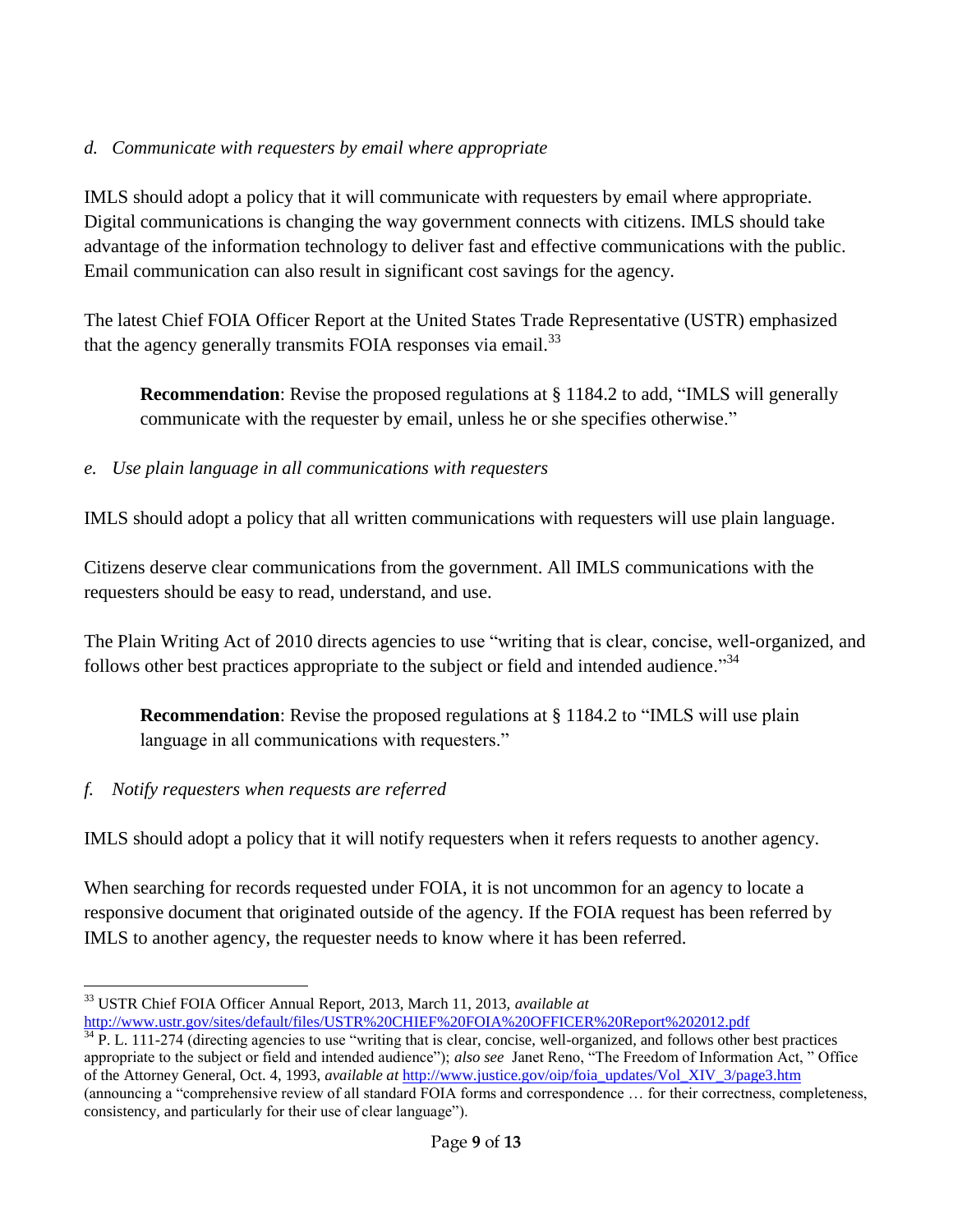According to CFPB's FOIA regulations, CFPB "will notify the requester of the referral and inform the requester of the name of each agency to which the request has been referred."<sup>35</sup>

**Recommendation**: Revise the proposed regulations at § 1184.5 to add, "Whenever IMLS refers all or any part of the responsibility for responding to a request to another agency, IMLS will notify the requester of the referral, provide the name of the agency to which the referral was directed, and include that agency's FOIA contact information."<sup>36</sup>

### **5. Apply the presumption of openness**

IMLS should adopt a policy that the agency will apply a presumption of openness in processing requests, will only withhold information if it reasonably foresees that disclosure would harm an interest protected by one of the statutory exemptions or if disclosure is prohibited by law.

Attorney General Holder's FOIA guidelines directed agencies to make discretionary disclosures of information. Specifically, the guidelines provide that "the Department of Justice will defend a denial of a FOIA request only if (1) the agency reasonably foresees that disclosure would harm an interest protected by one of the statutory exemptions, or  $(2)$  disclosure is prohibited by law."<sup>37</sup> Applying this "foreseeable harm standard" helps to ensure that agencies do not withhold information improperly and uphold the FOIA's spirit of transparency while protecting privacy rights and national security information.

**Recommendation**: Revise the proposed regulations at § 1184.5(c) to add, "IMLS will apply a presumption of openness when processing requests and will only withhold requested information if it reasonably foresees that disclosure would harm an interest protected by one of the statutory exemptions or if disclosure is prohibited by law. Before withholding information, IMLS will conduct a foreseeable harm analysis, which clearly identifies the harm that would occur with disclosure"

 $\overline{a}$  $35$  12 C.F.R. § 1070.15(d)

<sup>&</sup>lt;sup>36</sup> See U.S. Department of Justice Office of Information Policy, "Referrals, Consultations, and Coordination: Procedures for Processing Records When Another Agency or Entity Has an Interest in Them," Dec. 5, 2011, *available at* [http://www.justice.gov/oip/foiapost/2011foiapost42.html.](http://www.justice.gov/oip/foiapost/2011foiapost42.html)

<sup>&</sup>lt;sup>37</sup> Eric Holder, "The Freedom of Information Act (FOIA)," Office of the Attorney General, March 19, 2009, *available at* <http://www.justice.gov/ag/foia-memo-march2009.pdf> ("I strongly encourage agencies to make discretionary disclosures of information … [T]he Department of Justice will defend a denial of a FOIA request only if (1) the agency reasonably foresees that disclosure would harm an interest protected by one of the statutory exemptions, or (2) disclosure is prohibited by law.").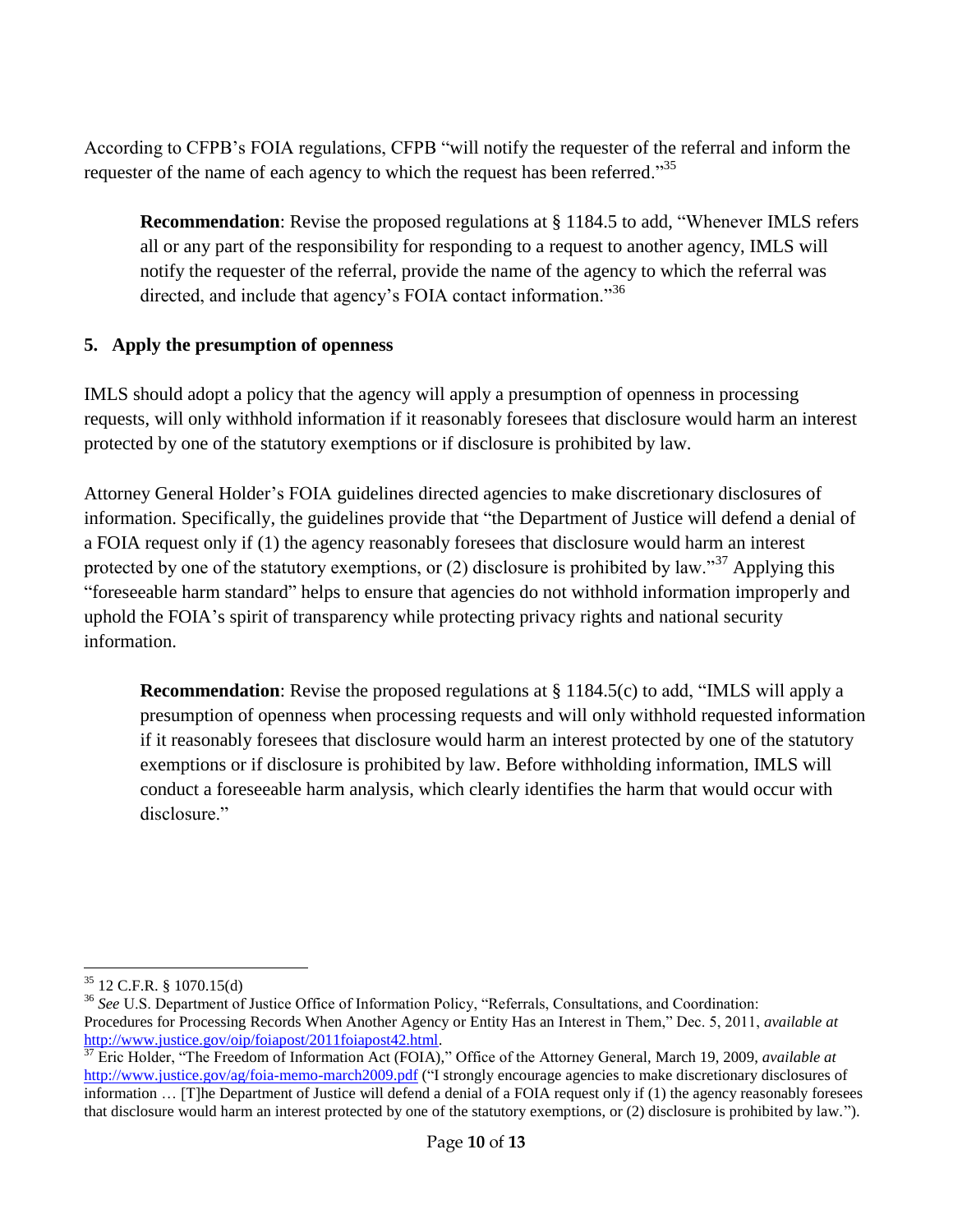### **6. Notify requesters of their right to seek assistance from the agency's FOIA Public Liaison**

IMLS should adopt a policy to notify requesters of the availability of its FOIA Public Liaison in initial determination letters. In the OPEN Government Act, Congress directed each agency to "make available its FOIA Public Liaison, who shall assist in the resolution of any disputes between the requester and the agency."<sup>38</sup> Making the FOIA Public Liaison easily available to requesters can help address questions or misunderstandings which might otherwise lead to disputes.

**Recommendation**: Revise the proposed regulations at § 1184.5 to add, "IMLS will provide the requester with the name and contact information of the FOIA Public Liaison in an initial acknowledgment letter."

### **7. Improve administrative appeals**

### *a. Provide adequate time limits for requesters to submit appeals*

IMLS should provide a minimum of 60 days for requesters to submit administrative appeals. The proposed regulations provide only 30 days, which may not enough time for a requester to gather all the facts relevant to the request and prepare any arguments they wish to make in the appeal.

SIGAR's FOIA regulations state that appeals must be delivered in writing within 60 days of the date of the decision. 39

**Recommendation**: Revise the proposed regulations at § 1184.6(a) to strike "thirty (30) calendar days" and insert "sixty (60) calendar days."

## *b. Provide a website and/or email address for submitting appeals*

IMLS should provide that the requesters may submit their administrative appeals by email or through the IMLS website. Under the proposed regulations, requesters may use email or the agency website to submitting FOIA requests, but may only submit appeals by mail or fax. Allowing requesters submit their administrative appeals by email or on the agency's website is faster, cheaper, and more convenient for the public and the agency employees processing the appeals.

Several agencies, including the Special Inspector General for Afghanistan Reconstruction, allow the FOIA requesters to submit their appeals by email.<sup>40</sup> FOIAonline also offers the functionality for requesters to submit appeals through the website.

<sup>1</sup>  $38$  P. L. 110-175, at Sec. 6; 5 U.S.C. § 552(a)(6)(B)(ii) ("To aid the requester, each agency shall make available its FOIA Public Liaison, who shall assist in the resolution of any disputes between the requester and the agency."); *also see* 5 U.S.C. § 552(l).

 $39$  5 C.F.R. § 9301.6(d)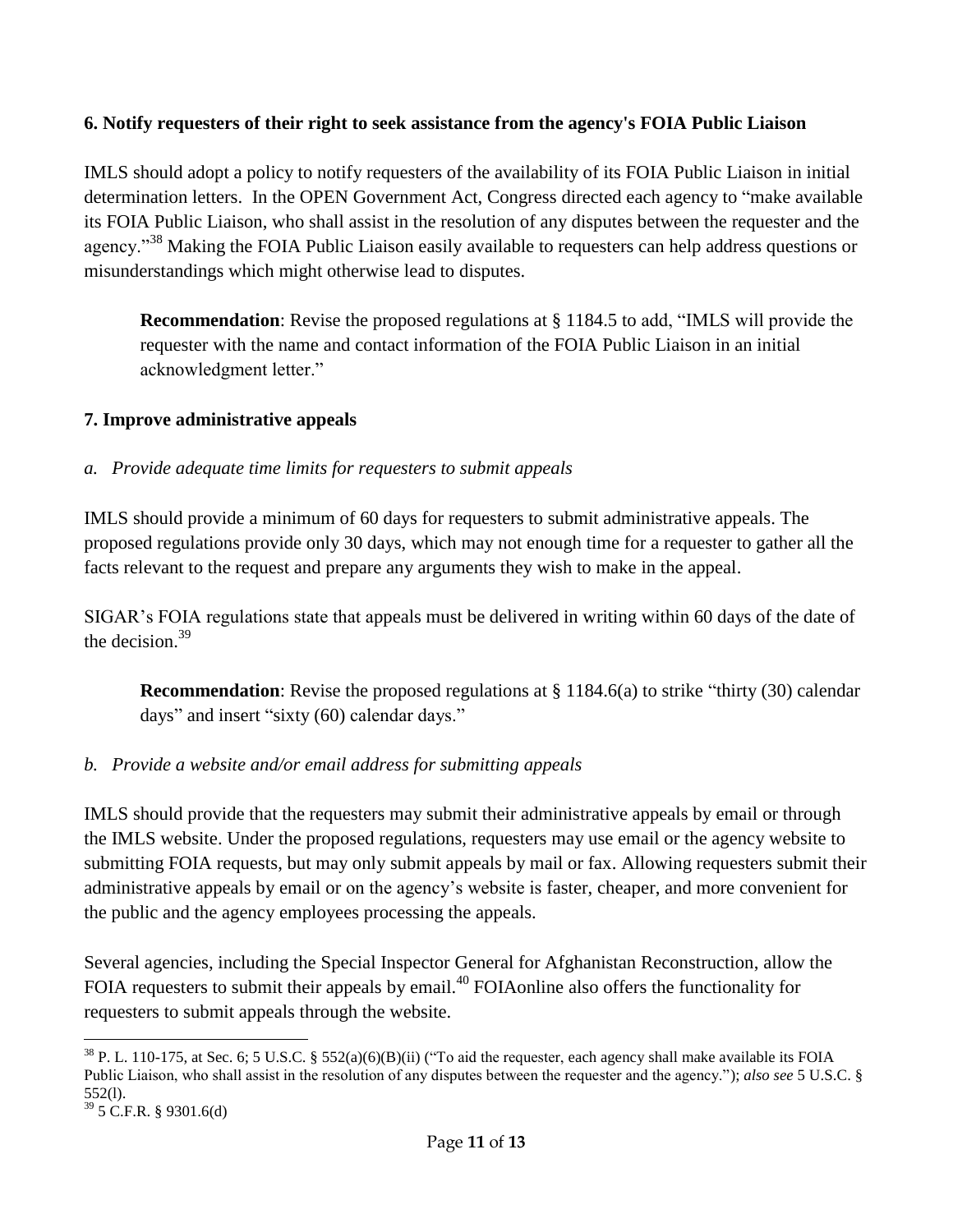**Recommendation**: Revise the proposed regulations at  $\S$  1184.6(a) to strike the final two sentences and insert, "Your appeal may be submitted in writing, by fax, email, or on IMLS' website," and to provide appropriate addresses.

### *c. Notify requesters of dispute resolution services in appeal determinations*

IMLS should adopt a policy to notify requesters of dispute resolution services in appeal determination letters.

The OPEN Government Act of 2007 created an Office of Government Information Services (OGIS) within the National Archives and Records Administration (NARA). One of the OGIS mission statements is to mediate disputes between FOIA requesters and government agencies as a nonexclusive alternative to litigation.<sup>41</sup>

SIGAR's FOIA regulations state that the response to an appeal letter will inform the requester about the OGIS mediation services.<sup>42</sup>

**Recommendation**: Revise the proposed regulations at § 1184.6 to add, "IMLS will provide the requester with the name and contact information of the Office of Government Information Services in an appeal determination letter."

## **8. Provide information about dispute resolution services**

IMLS should describe how requesters may access the FOIA Public Liaison and OGIS dispute resolution services.

In the OPEN Government Act, Congress created OGIS within the National Archives and Records Administration and directed it to offer dispute resolution services for FOIA requesters as a nonexclusive alternative to litigation.<sup>43</sup> These services can facilitate communication between requesters and agencies and may reduce litigation under FOIA. In July 2010, Office of Information Policy (OIP) issued guidance calling on agencies to "ensure that all requesters know of this service."<sup>44</sup>

 $\overline{a}$  $40$  5 C.F.R. § 9301.6(d)

<sup>&</sup>lt;sup>41</sup> P. L. 110-175, at Sec. 10; 5 U.S.C. § 552(h)(3).

<sup>&</sup>lt;sup>42</sup> 5 C.F.R. § 9301.6 (d)(3) ("Response to an appeal will advise the requester that the 2007 FOIA amendments created the Office of Government Information Services (OGIS) to offer mediation services to resolve disputes between FOIA requesters and Federal agencies as a non-exclusive alternative to litigation").

<sup>&</sup>lt;sup>43</sup> P. L. 110-175, at Sec. 10; 5 U.S.C. § 552(h)(3).

<sup>&</sup>lt;sup>44</sup> U.S. Department of Justice Office of Information Policy, "OIP Guidance: Notifying Requesters of the Mediation Services Offered by OGIS," *FOIA Post*, July 9, 2010, *available at* [http://www.justice.gov/oip/foiapost/2010foiapost21.htm.](http://www.justice.gov/oip/foiapost/2010foiapost21.htm)